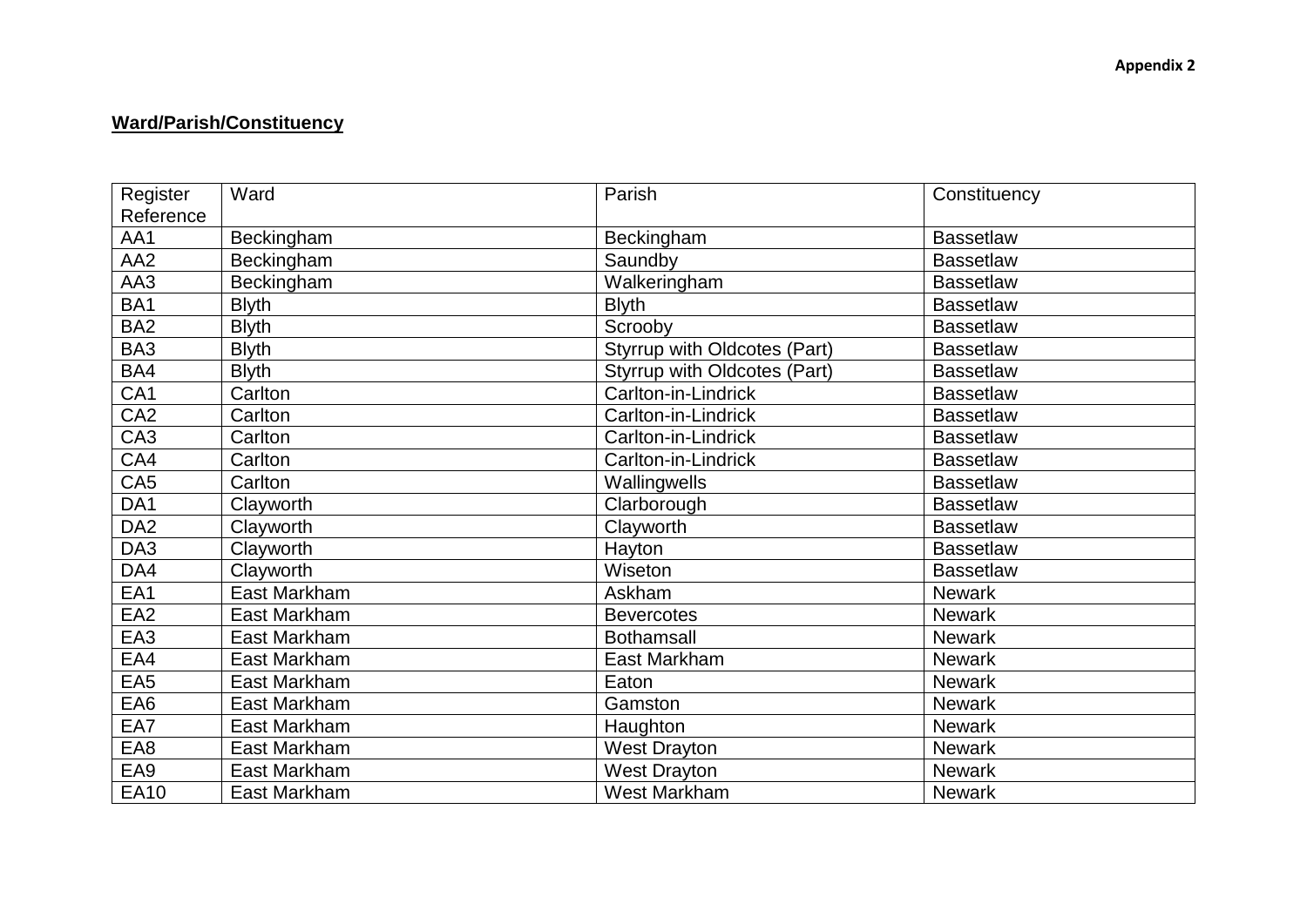| Register        | Ward                      | Parish               | Constituency     |
|-----------------|---------------------------|----------------------|------------------|
| Reference       |                           |                      |                  |
| FA <sub>1</sub> | <b>East Retford East</b>  | N/A                  | <b>Bassetlaw</b> |
| FA <sub>2</sub> | <b>East Retford East</b>  | N/A                  | <b>Bassetlaw</b> |
| FA <sub>3</sub> | <b>East Retford East</b>  | N/A                  | <b>Bassetlaw</b> |
| FA4             | <b>East Retford East</b>  | N/A                  | <b>Bassetlaw</b> |
| FA <sub>5</sub> | <b>East Retford East</b>  | N/A                  | <b>Bassetlaw</b> |
| GA <sub>1</sub> | <b>East Retford North</b> | N/A                  | <b>Bassetlaw</b> |
| GA <sub>2</sub> | <b>East Retford North</b> | N/A                  | <b>Bassetlaw</b> |
| GA <sub>3</sub> | <b>East Retford North</b> | N/A                  | <b>Bassetlaw</b> |
| GA4             | <b>East Retford North</b> | N/A                  | <b>Bassetlaw</b> |
| GA <sub>5</sub> | <b>East Retford North</b> | N/A                  | <b>Bassetlaw</b> |
| GA <sub>6</sub> | <b>East Retford North</b> | N/A                  | <b>Bassetlaw</b> |
| HA1             | <b>East Retford South</b> | N/A                  | <b>Bassetlaw</b> |
| HA <sub>2</sub> | <b>East Retford South</b> | N/A                  | <b>Bassetlaw</b> |
| HA <sub>3</sub> | <b>East Retford South</b> | N/A                  | <b>Bassetlaw</b> |
| IA <sub>1</sub> | <b>East Retford West</b>  | N/A                  | <b>Bassetlaw</b> |
| IA <sub>2</sub> | <b>East Retford West</b>  | N/A                  | <b>Bassetlaw</b> |
| IA <sub>3</sub> | <b>East Retford West</b>  | N/A                  | <b>Bassetlaw</b> |
| IA4             | <b>East Retford West</b>  | N/A                  | <b>Bassetlaw</b> |
| IA <sub>5</sub> | <b>East Retford West</b>  | N/A                  | <b>Bassetlaw</b> |
| IA6             | <b>East Retford West</b>  | N/A                  | <b>Bassetlaw</b> |
| JA1             | Everton                   | Everton              | <b>Bassetlaw</b> |
| JA2             | Everton                   | Gringley-on-the-Hill | <b>Bassetlaw</b> |
| JA3             | Everton                   | Misson               | <b>Bassetlaw</b> |
| JA4             | Everton                   | Scaftworth           | <b>Bassetlaw</b> |

EXA1 Harworth Harworth Harworth and Bircotes Bassetlaw<br>
KA2 Harworth Harworth and Bircotes Bassetlaw EXA2 Harworth Harworth Harworth and Bircotes Bassetlaw<br>
KA3 Harworth Harworth and Bircotes Bassetlaw EXA3 Harworth Harworth Harworth and Bircotes Bassetlaw<br>
KA4 Harworth Harworth Harworth and Bircotes Bassetlaw EXA4 Harworth Harworth Harworth and Bircotes Bassetlaw<br>
KA5 Harworth Harworth and Bircotes Bassetlaw

Harworth **Harworth Affinites and Bircotes** Bassetlaw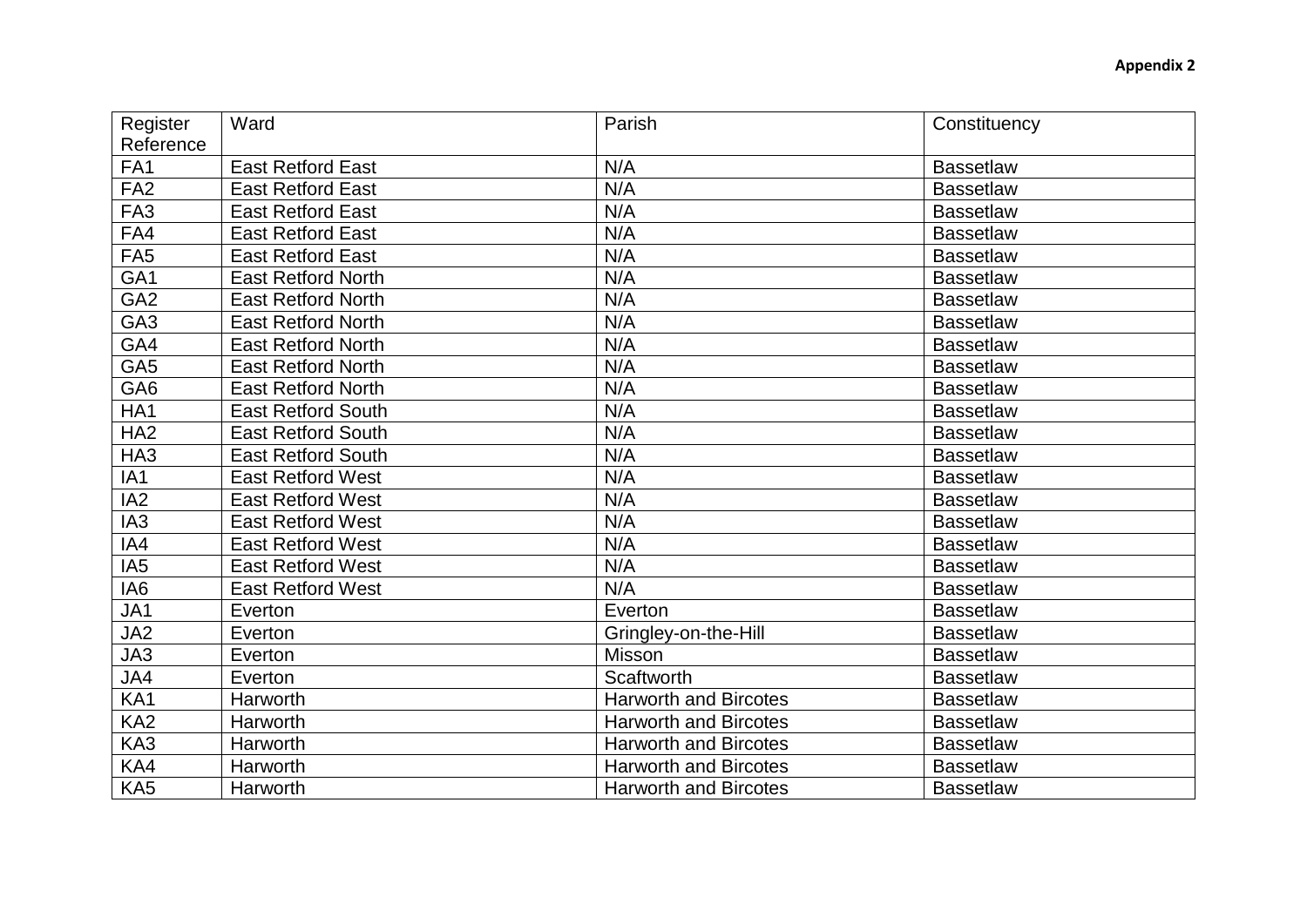| Register        | Ward                     | Parish                       | Constituency     |
|-----------------|--------------------------|------------------------------|------------------|
| Reference       |                          |                              |                  |
| KA6             | Harworth                 | <b>Harworth and Bircotes</b> | <b>Bassetlaw</b> |
| KA7             | Harworth                 | <b>Harworth and Bircotes</b> | <b>Bassetlaw</b> |
| LA <sub>1</sub> | Langold                  | Hodsock (Hodsock ward)       | <b>Bassetlaw</b> |
| LA <sub>2</sub> | Langold                  | Hodsock (Langold ward)       | <b>Bassetlaw</b> |
| MA1             | <b>Misterton</b>         | <b>Misterton</b>             | <b>Bassetlaw</b> |
| MA <sub>2</sub> | <b>Misterton</b>         | <b>West Stockwith</b>        | <b>Bassetlaw</b> |
| NA <sub>1</sub> | Rampton                  | Cottam                       | <b>Newark</b>    |
| NA <sub>2</sub> | Rampton                  | Grove                        | <b>Newark</b>    |
| NA3             | Rampton                  | Headon-Cum-Upton             | <b>Newark</b>    |
| NA4             | Rampton                  | Rampton                      | <b>Newark</b>    |
| NA <sub>5</sub> | Rampton                  | Woodbeck                     | <b>Newark</b>    |
| NA6             | Rampton                  | South Leverton               | <b>Newark</b>    |
| NA7             | Rampton                  | Stokeham                     | Newark           |
| NA8             | Rampton                  | Treswell                     | <b>Newark</b>    |
| OA1             | Ranskill                 | Mattersey                    | <b>Bassetlaw</b> |
| OA <sub>2</sub> | Ranskill                 | Mattersey                    | <b>Bassetlaw</b> |
| OA3             | Ranskill                 | Ranskill                     | <b>Bassetlaw</b> |
| OA4             | Ranskill                 | Torworth                     | <b>Bassetlaw</b> |
| PA <sub>1</sub> | <b>Sturton</b>           | <b>Bole</b>                  | <b>Bassetlaw</b> |
| PA <sub>2</sub> | <b>Sturton</b>           | N. Leverton/Habblesthorpe    | <b>Bassetlaw</b> |
| PA <sub>3</sub> | Sturton                  | North & South Wheatley       | <b>Bassetlaw</b> |
| PA4             | <b>Sturton</b>           | <b>Sturton-Le-Steeple</b>    | <b>Bassetlaw</b> |
| PA <sub>5</sub> | <b>Sturton</b>           | <b>West Burton</b>           | <b>Bassetlaw</b> |
| QA1             | <b>Sutton</b>            | <b>Babworth</b>              | <b>Bassetlaw</b> |
| QA <sub>2</sub> | <b>Sutton</b>            | <b>Barnby Moor</b>           | <b>Bassetlaw</b> |
| QA3             | <b>Sutton</b>            | Lound                        | <b>Bassetlaw</b> |
| QA4             | Sutton                   | <b>Sutton</b>                | <b>Bassetlaw</b> |
| RA1             | <b>Tuxford and Trent</b> | Darlton                      | <b>Newark</b>    |
| RA <sub>2</sub> | <b>Tuxford and Trent</b> | Dunham-on-Trent              | <b>Newark</b>    |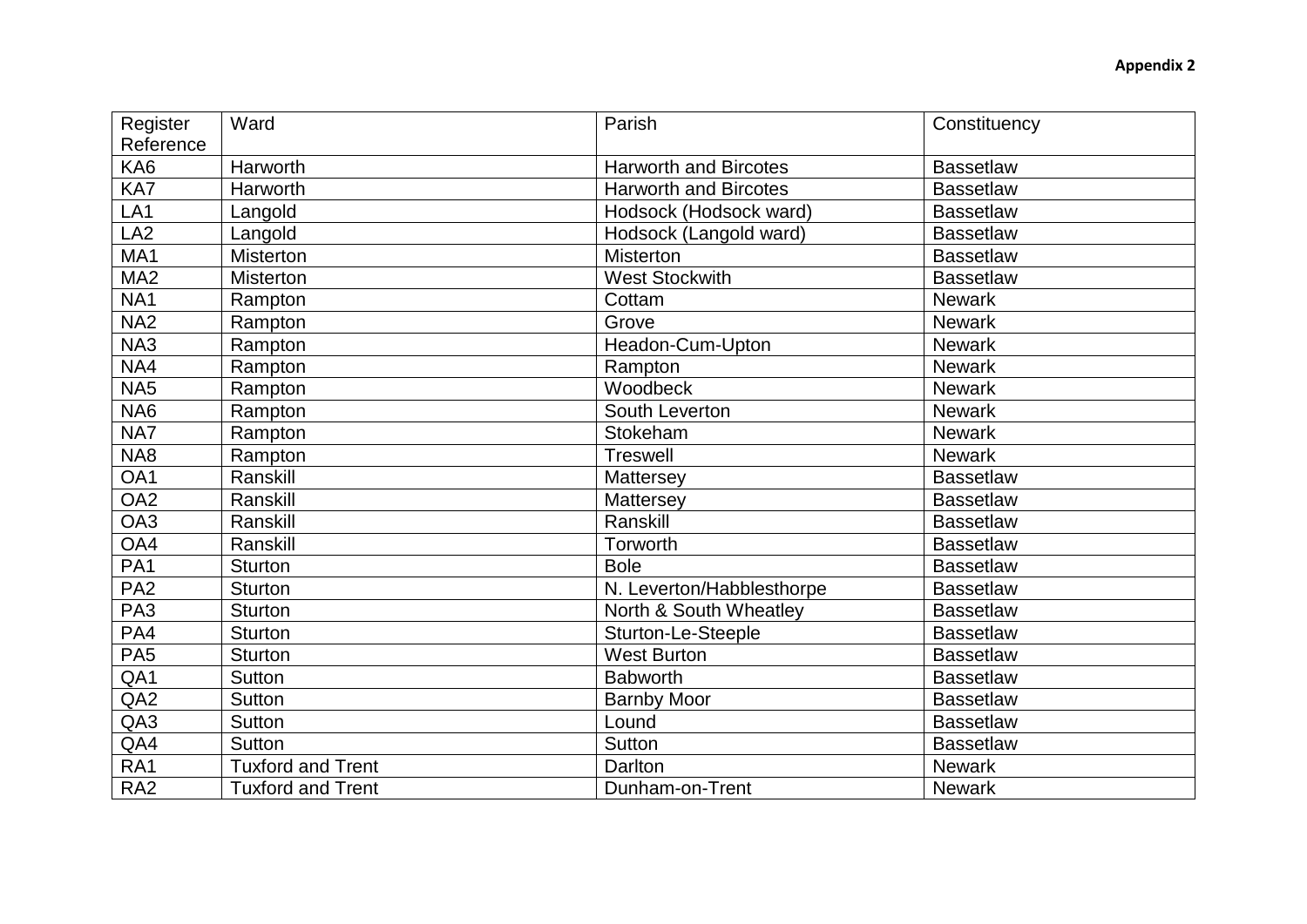| Register        | Ward                      | Parish                      | Constituency     |
|-----------------|---------------------------|-----------------------------|------------------|
| Reference       |                           |                             |                  |
| RA3             | <b>Tuxford and Trent</b>  | <b>East Drayton</b>         | <b>Newark</b>    |
| RA4             | Tuxford and Trent         | Fledborough                 | <b>Newark</b>    |
| RA <sub>5</sub> | <b>Tuxford and Trent</b>  | Laneham                     | <b>Newark</b>    |
| RA <sub>6</sub> | <b>Tuxford and Trent</b>  | Marnham                     | <b>Newark</b>    |
| RA7             | <b>Tuxford and Trent</b>  | Normanton-on-Trent          | <b>Newark</b>    |
| RA <sub>8</sub> | <b>Tuxford and Trent</b>  | Ragnall                     | <b>Newark</b>    |
| RA9             | <b>Tuxford and Trent</b>  | <b>Tuxford</b>              | <b>Newark</b>    |
| <b>RA10</b>     | <b>Tuxford and Trent</b>  | <b>Tuxford</b>              | <b>Newark</b>    |
| SA <sub>1</sub> | Welbeck                   | Carburton                   | <b>Bassetlaw</b> |
| SA <sub>2</sub> | Welbeck                   | <b>Clumber and Hardwick</b> | <b>Bassetlaw</b> |
| SA <sub>3</sub> | Welbeck                   | Norton & Cuckney            | <b>Bassetlaw</b> |
| SA4             | Welbeck                   | Elkesley                    | <b>Bassetlaw</b> |
| SA <sub>5</sub> | Welbeck                   | <b>Holbeck</b>              | <b>Bassetlaw</b> |
| SA <sub>6</sub> | Welbeck                   | Nether Langwith             | <b>Bassetlaw</b> |
| SA7             | Welbeck                   | Welbeck                     | <b>Bassetlaw</b> |
| TA <sub>1</sub> | <b>Worksop East</b>       | N/A                         | <b>Bassetlaw</b> |
| TA <sub>2</sub> | <b>Worksop East</b>       | N/A                         | <b>Bassetlaw</b> |
| TA <sub>3</sub> | <b>Worksop East</b>       | N/A                         | <b>Bassetlaw</b> |
| TA4             | <b>Worksop East</b>       | N/A                         | <b>Bassetlaw</b> |
| TA <sub>5</sub> | <b>Worksop East</b>       | N/A                         | <b>Bassetlaw</b> |
| UA1             | <b>Worksop North</b>      | N/A                         | <b>Bassetlaw</b> |
| UA <sub>2</sub> | <b>Worksop North</b>      | N/A                         | <b>Bassetlaw</b> |
| UA3             | <b>Worksop North</b>      | N/A                         | <b>Bassetlaw</b> |
| UA4             | <b>Worksop North</b>      | N/A                         | <b>Bassetlaw</b> |
| UA <sub>5</sub> | <b>Worksop North</b>      | N/A                         | <b>Bassetlaw</b> |
| UA <sub>6</sub> | <b>Worksop North</b>      | N/A                         | <b>Bassetlaw</b> |
| VA <sub>1</sub> | <b>Worksop North East</b> | N/A                         | <b>Bassetlaw</b> |
| VA <sub>2</sub> | <b>Worksop North East</b> | N/A                         | <b>Bassetlaw</b> |
| VA3             | <b>Worksop North East</b> | N/A                         | <b>Bassetlaw</b> |